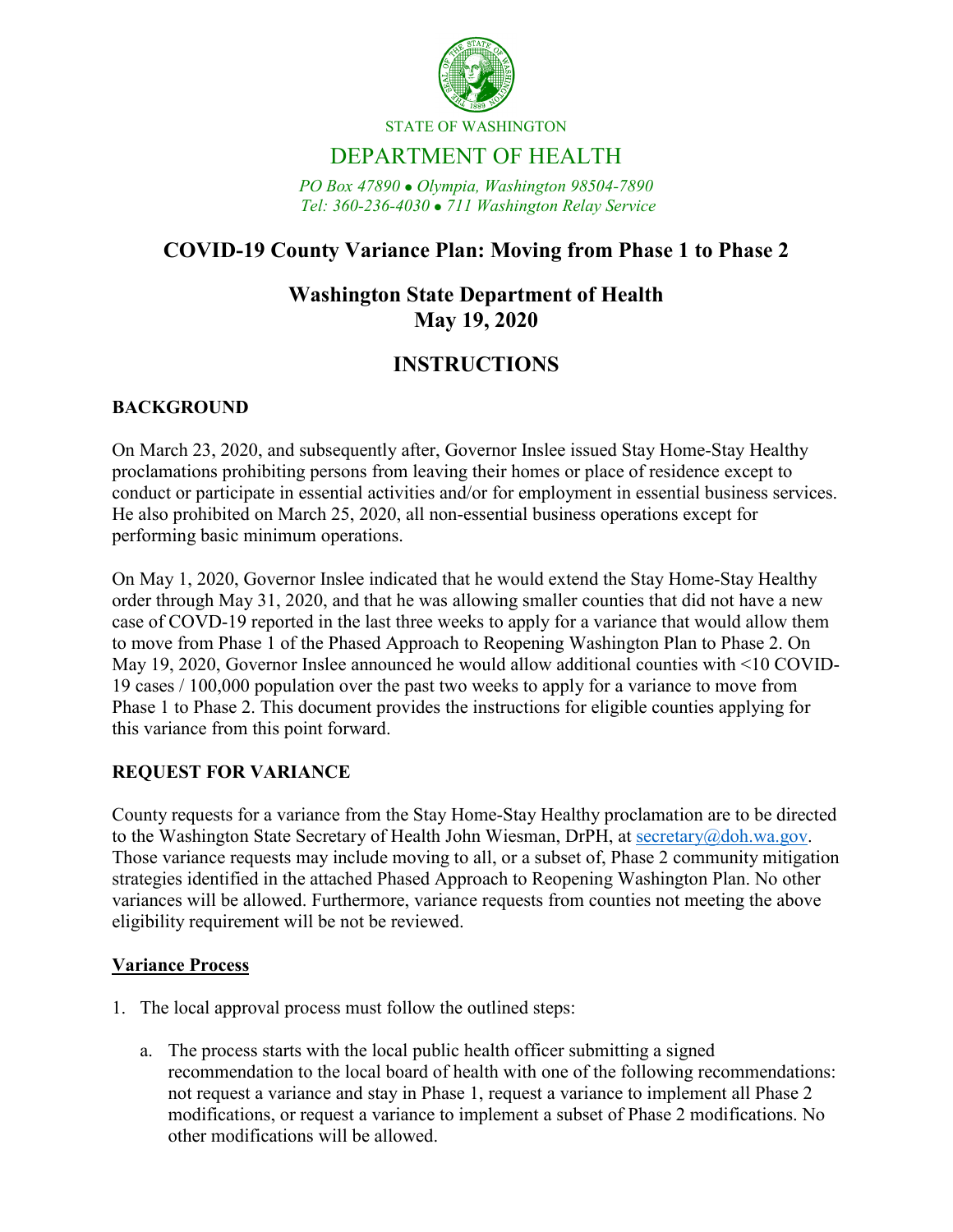- i. Documentation must include the local public health officer's signed recommendation to the Board of Health.
- b. The local board of health, if it chooses to move forward with a variance request, must achieve a majority vote to request a variance. The vote must identify if all of Phase 2 modifications will be implemented or, alternatively, which subset of Phase 2 elements will be implemented.
	- i. Documentation of the vote of the Board of Health: including the dated motion/resolution and the vote totals (# Yea, # Nay, # Abstaining, # Absent).
- c. Each local hospital must submit a letter explicitly certifying each of the following:
	- i. They currently have 20 percent surge capacity to accommodate a 20 percent increase in suspected or confirmed COVID-19 hospitalizations.
	- ii. They are reporting, and will continue to report daily, including on weekends, all data requested by DOH into WA HEALTH.
	- iii. They have at least a 14-day supply on-hand of PPE, including N-95 respirators, surgical masks, face shields, gloves, and gowns.
	- iv. If they are using PPE conservation strategies, they must certify that no staff person is wearing any one N95 respirator or surgical mask for longer than one shift, and that they are following PPE guidance on reuse or extended use in this guidance: [https://www.doh.wa.gov/Portals/1/Documents/1600/coronavirus/PPE-Reuse.pdf.](https://www.doh.wa.gov/Portals/1/Documents/1600/coronavirus/PPE-Reuse.pdf)
	- v. If the county does not have a hospital, that local health jurisdiction must obtain the same documentation from the hospital(s) that serve the majority of the county's residents.
- d. The county commission must vote on the local board of health's plan to apply to fully or partially implement Phase 2 measures. It cannot alter the board of health's variance plan.
	- i. Documentation must include: the dated motion/resolution and the vote totals (# Yea, # Nay, # Abstaining, # Absent).
- 2. Submit a document describing:
	- a. COVID-19 testing sites in your county (clinic, hospital, health department, pharmacy, drive up, etc.) and your efforts to promote/advertise those site. In addition, specifically identify sites that serve persons with low-income, no insurance or underserved and the hours and days of those services.
	- b. The median number of days from onset of illness to COVID-19 specimen collection date for the cases identified in your county over the past 4 weeks. The ideal target is a median number of days <2 days.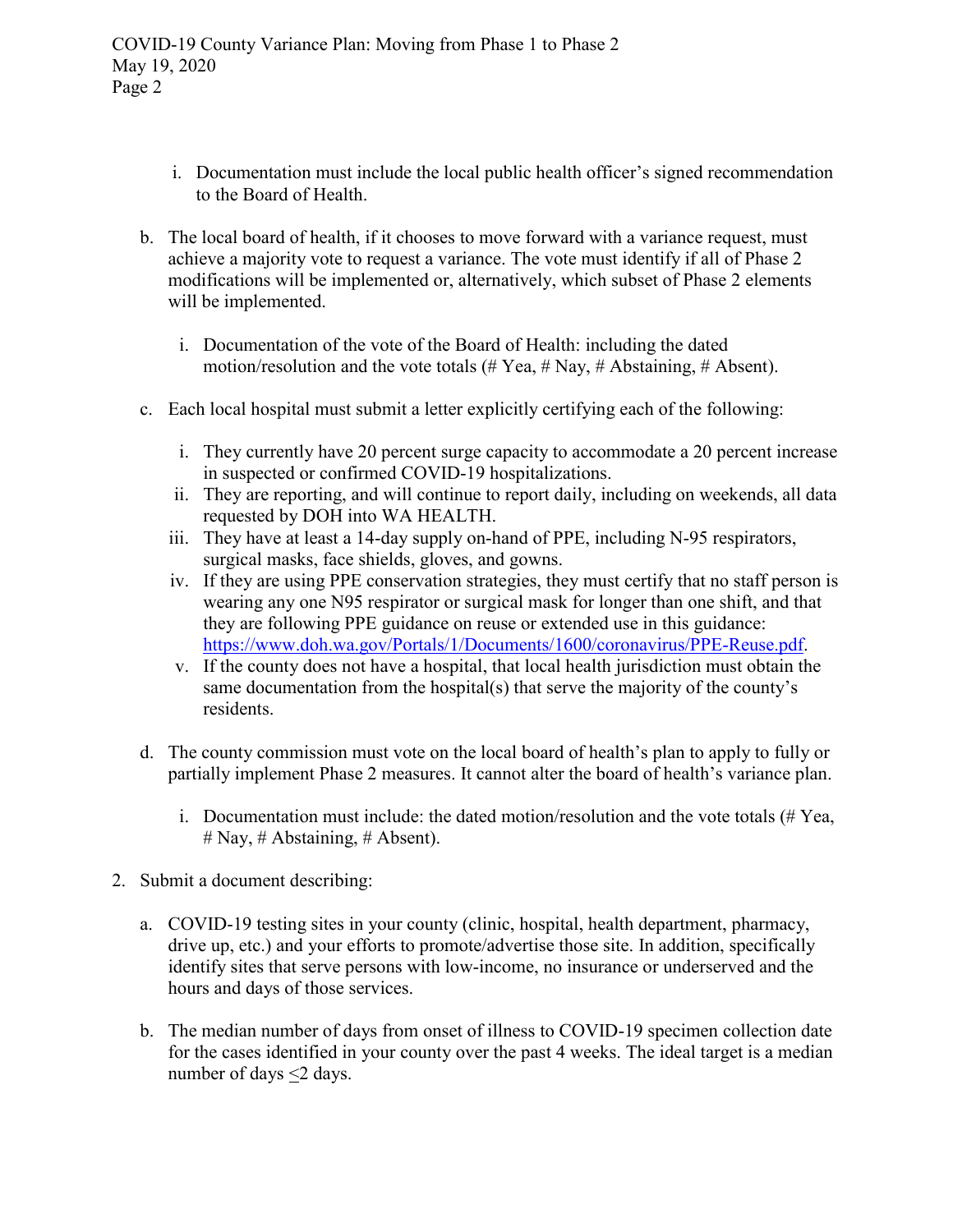- c. For *each* of the previous four weeks, report the total number of COVID-19 tests reported for your county, the number of negative and the number of positive test results, percent positive and what 50 times the number of positive tests would be. In addition, report the percent positive of all tests for the four week period. (Note: The *ideal* target is to perform about 50 tests per case and have a percent positivity no more than 2 percent.)
	- i. Week 1 (dates): Total  $\#$  of tests,  $\#$  of negative tests,  $\#$  of positive tests, percent positive, ideal target: 50 times the number of negative tests
	- ii. Repeat for weeks 2, 3, and 4
	- iii. For the four weeks: total # positive tests/total # of tests = percent positive.
- d. The local health jurisdiction's resources to perform case investigations and contact tracing using *statewide standardized* COVID-19 case and contact investigation protocols.
	- i. The calculation showing how many case and contract tracers are needed for the county's population, assuming a minimum of 15 contact tracers for every 100,000 population. Show the calculation: county population/100,000 x  $15 = #$ .
	- ii. The number of health department staff *trained and ready* to perform case investigations and contact tracing, as well as their job classifications. The total number should then be equated to full-time equivalent staff.
	- iii. The number of other county/city government staff *trained and ready* to perform case investigations and contact tracing. The total number should then be equated to full-time equivalent staff.
	- iv. The number of volunteers or non-governmental employees *trained and ready* to perform case investigations and contact tracing. The total number should then be equated to full-time equivalent staff.
	- v. Subtotal of those trained and ready, using the full-time equivalent number.
	- vi. The number of persons (from all sources) in the pipeline to be trained by June 15, 2020. The total number should then be equated to full-time equivalent staff.
	- vii. The gap between the minimum of 15/100,000 and the trained and to-be-trained personnel, using the full-time equivalent number. A plan for filling that gap, which could include a request for staff trained by the state.
	- viii. If the local health jurisdiction is making use of non-local health jurisdiction resources for this purpose, those other entities supplying the resource (e.g., community nonprofit, volunteer organization, Washington State Department of Health, etc.) must provide a letter certifying that they have the resources noted to assist the local health jurisdiction with case and contact investigations.
		- ix. The total number of cases identified over the past four weeks and the percentage of cases reached by phone or in person within 24 hours of receipt of positive lab test report.
		- x. The total number of close contacts identified over the past four weeks and the percentage of contacts reached by phone or in person within 48 hours of receipt of positive lab test report on a case.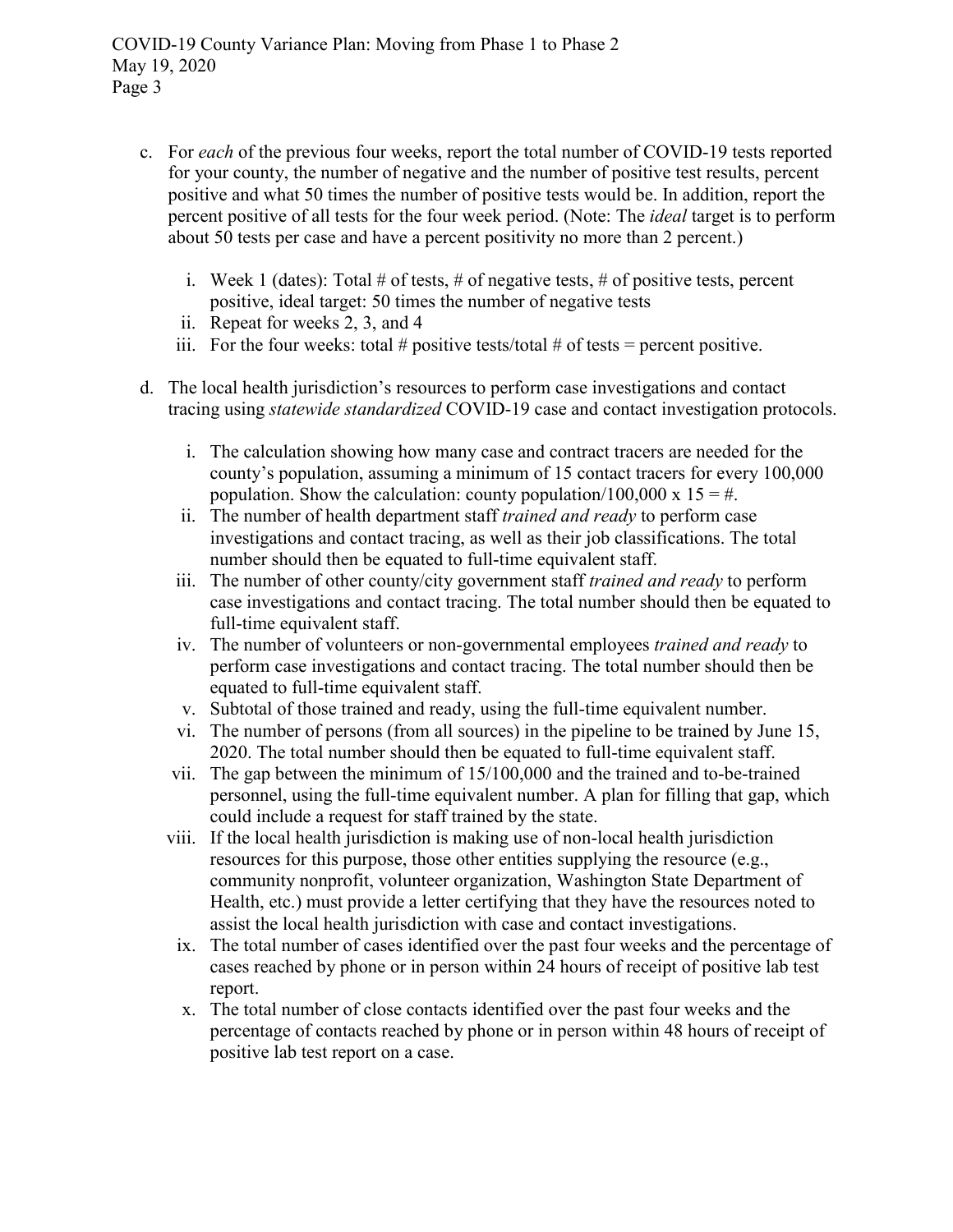- e. The number and type of isolation/quarantine facilities secured to house persons with COVID-19 who do not have a home or otherwise wish to isolate or quarantine themselves outside of their home, if it becomes necessary. For each facility list:
	- i. The facility name;
	- ii. Type (e.g., hotel/motel, apartment building, university dorm, county fairgrounds, etc.);
	- iii. The number of rooms/people it can house for isolation;
	- iv. The number of rooms/people it can house for quarantine;
	- v. The time period for which the space has been secured, and if there is a clause for extension/renewal and the terms of that extension; and
	- vi. Services provided (e.g., housing, laundry, food, etc.) and by whom (e.g., the motel/hotel, a non-profit, etc.).
- f. Describe how the health department provides or links persons in *home* isolation or quarantine with needed services they cannot otherwise obtain without going out for on their own (e.g., food, medications, etc.). In this description, include:
	- i. Who does this work (e.g., health department case investigator, contract with specific agency, etc.)?
	- ii. How referrals are made to that agency, if other than health department?
	- iii. How it is ensured that the referral agency connects with the client?
- g. Describe the health department's capacity to conduct outbreak investigations in congregate living settings (e.g., skilled nursing facilities, jails, multiple-family housing buildings) and workplaces (e.g., food processing facility, manufacturing plant, office building, etc.). These plans should describe:
	- i. The number and type of staff who are trained to conduct outbreak investigations.
	- ii. Resources to conduct testing.
	- iii. Any community or state resources relied upon to conduct these investigations.

#### **DETERMINATION**

The local health jurisdiction director will submit the variance request approved by the board of health and county commissioners to the Washington State Department of Health for determination by the Secretary of Health. The Department of Health will review all variance requests. Additional information may be sought if the application materials are deemed incomplete.

Variance requests may be approved as submitted, approved with modifications, or denied. Any approved variance requests may be revoked if circumstances change within the jurisdiction, such as a significant outbreak posing a threat to the community, no or minimal access to COVID-19 testing, no surge capacity in the hospital, inadequate PPE supplies, inadequate case and contact investigations.